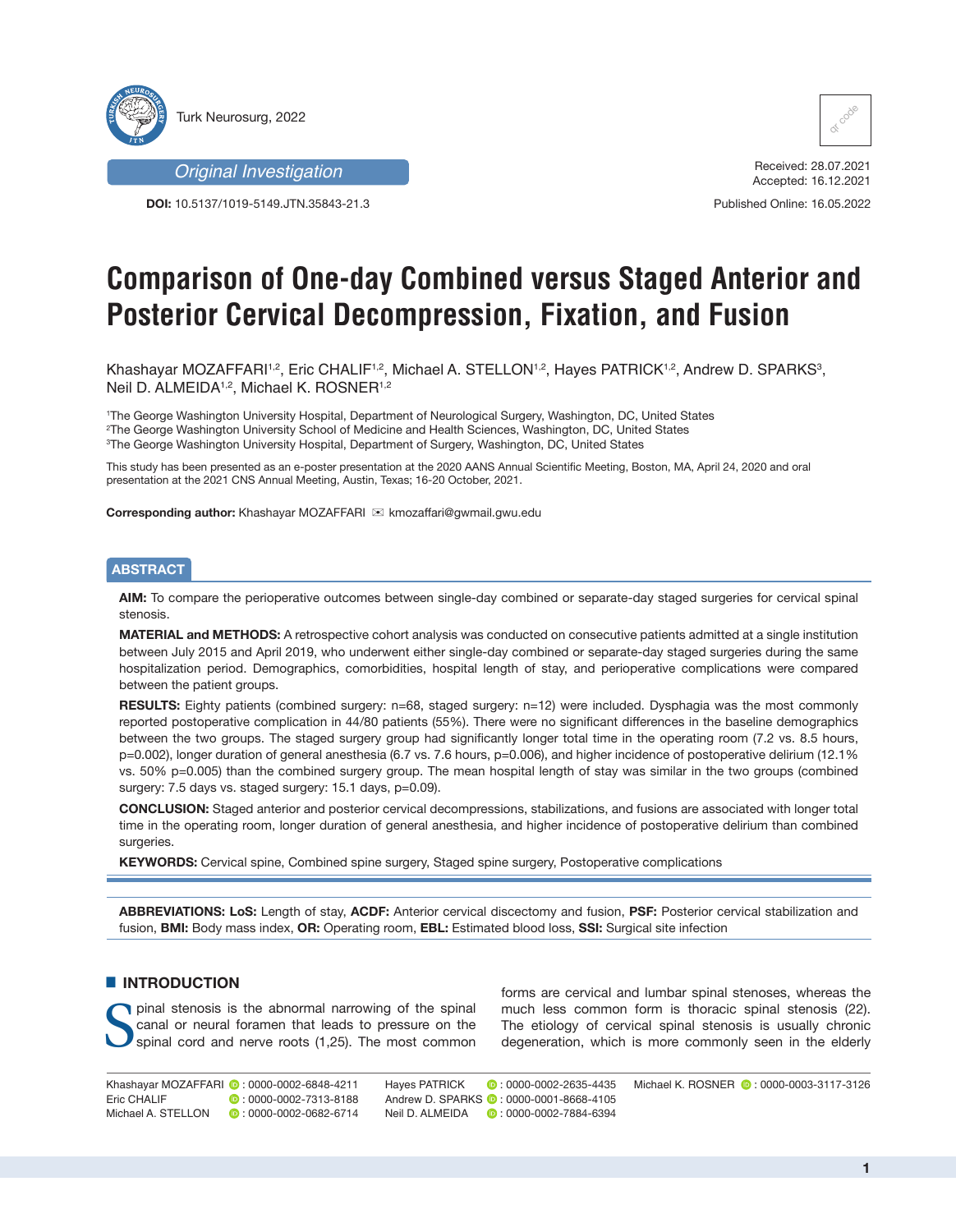population; however, it may also be congenital or traumatic (23). In North America, the incidence of cervical spondylotic myelopathy-related hospitalizations has been estimated at 4.04/100,000 person-years, and the surgical rates seem to be increasing (27). The median hospitalization for affected patients costs over \$14,000 (18,24), with treatment often including surgical intervention (20,23).

Anterior or posterior cervical decompression, stabilization, and fusion can be successfully performed in most patients with cervical spinal stenosis. A certain patient population has spinal compression both anteriorly and posteriorly, and a subset of these patients requires circumferential decompression owing to complex pathology (16,19,35). This can be performed with either a staged approach, in which the first surgery addresses the anterior region and the second surgery addresses the posterior region, or a combined approach, in which both anterior and posterior procedures are performed on the same day under a single anesthesia. The patients' general condition has been reported to be an indication for staging this procedure (4,21). Although several studies have demonstrated lower postoperative complication rates and better outcomes with the combined approach than with the staged approach in thoracolumbar spine surgeries (6,28,32,37), these findings have not been validated in cervical spine surgeries. As such, whether to perform these surgeries in a single-day combined or separate-day staged fashion remains controversial (11,33).

Although cervical spine surgeries have been an active topic of research for years, there is a paucity of literature regarding the comparison of the perioperative outcomes between combined and staged surgical approaches. It is anticipated that reaching consensus in this area will likely lead to higher quality care and a reduction in healthcare costs. Thus, the aim of this study was to investigate and compare the immediate perioperative outcomes between the two surgical approaches.

## █ **MATERIAL and METHODS**

## **Study Design**

This study was approved by our Institutional Review Board (NCR191289), and a total waiver of consent was obtained. A retrospective analysis was conducted to evaluate patients undergoing anterior decompression and fusion surgery, characterized by anterior cervical discectomy and fusion (ACDF) and/or cervical corpectomy, as well as cervical posterior spinal fusion (PSF) and decompression crossing the cervico-thoracic junction, from July 2015 to April 2019. All surgeries were performed during the same hospitalization period for each patient. The decision to perform the surgeries in a combined or staged fashion was at the discretion of the primary surgeon, who performed all the surgeries. The patients in the combined surgery group underwent surgical repair via the anterior approach first, followed by the posterior approach under a single anesthesia. The patients in the staged surgery group underwent surgical repair via the anterior approach first, followed by the posterior approach on a separate day. The number of days between the staged surgeries was decided upon by the primary surgeon, depending on the patients'

conditions. To best compare only the two surgical approaches and their perioperative outcomes, we excluded patients with polytrauma. The study variables were age, sex, body mass index (BMI), number of anterior and posterior levels fused, comorbidities, emergent surgery due to trauma, total time in the operating room (OR), duration of anesthesia, postoperative complications, and total hospital length of stay (LoS).

#### **Statistical Analysis**

The study variables were compared between the combined and staged surgical approaches. For categorical variables, the chi-square and Fisher's exact tests for adequate and low cell counts (≥25% of expected cell counts of ≤5) were used. For parametric continuous variables, an independent samples t-test was used for comparison. All statistical analyses were performed using SAS version 9.4 (SAS Institute Inc., Cary, NC). Statistical significance was set at p<0.05. Trends were reported when the p-value was between 0.05 and 0.1.

# █ **RESULTS**

#### **Patient Demographics**

A total of 89 patients were identified, of whom nine were excluded owing to polytrauma. Eighty patients met the inclusion criteria: 24 (30%) were women, and 56 (70%) were men. The combined surgery group included 68 patients, while the staged surgery group included 12 patients. The mean patient age at the time of surgery was 61.4 (range: 33–88) years in the combined surgery group and 63.7 (range: 30– 85) years in the staged surgery group (p=0.64) (Table I). The mean BMI was 27.4 (range: 19.2–37.1) kg/m<sup>2</sup> in the combined surgery group and 26.1 (range: 21.2–38.7) kg/m<sup>2</sup> in the staged surgery group (p=0.64). The mean number of anterior levels fused was 2.6 (range: 1–3) in the combined surgery group and 2.4 (range: 1–3) in the staged surgery group (p=0.49). The mean number of posterior levels fused was 6.1 (range: 2–7) in the combined surgery group and 5.8 (range: 2–7) in the staged surgery group (p=0.71). The mean number of days between surgeries was 2.2 (range: 1–5) days in the staged surgery group. No significant difference was observed with respect to comorbidities (diabetes, hypertension, and cardiovascular disease) and smoking status between the two groups (Table I). The incidence of emergent trauma was similar in the two groups (combined surgery: 25% vs. staged surgery: 16.7%, p=0.38). The most common indication for surgical intervention was degenerative disease, which was seen in 38.8% of the patients. More details on the indications in each group are provided in Table II. All patients underwent comprehensive radiographic and clinical evaluations both before (Figure 1) and after surgery (Figure 2).

#### **Operative Outcomes**

The mean total time in the OR (recorded from the time the patients entered the OR to the time they exited the OR) was significantly longer in the staged surgery group than in the combined surgery group (8.5 vs. 7.2 hours, p=0.002). The mean total duration of anesthesia (recorded from when anesthesia induction started to the time when anesthesia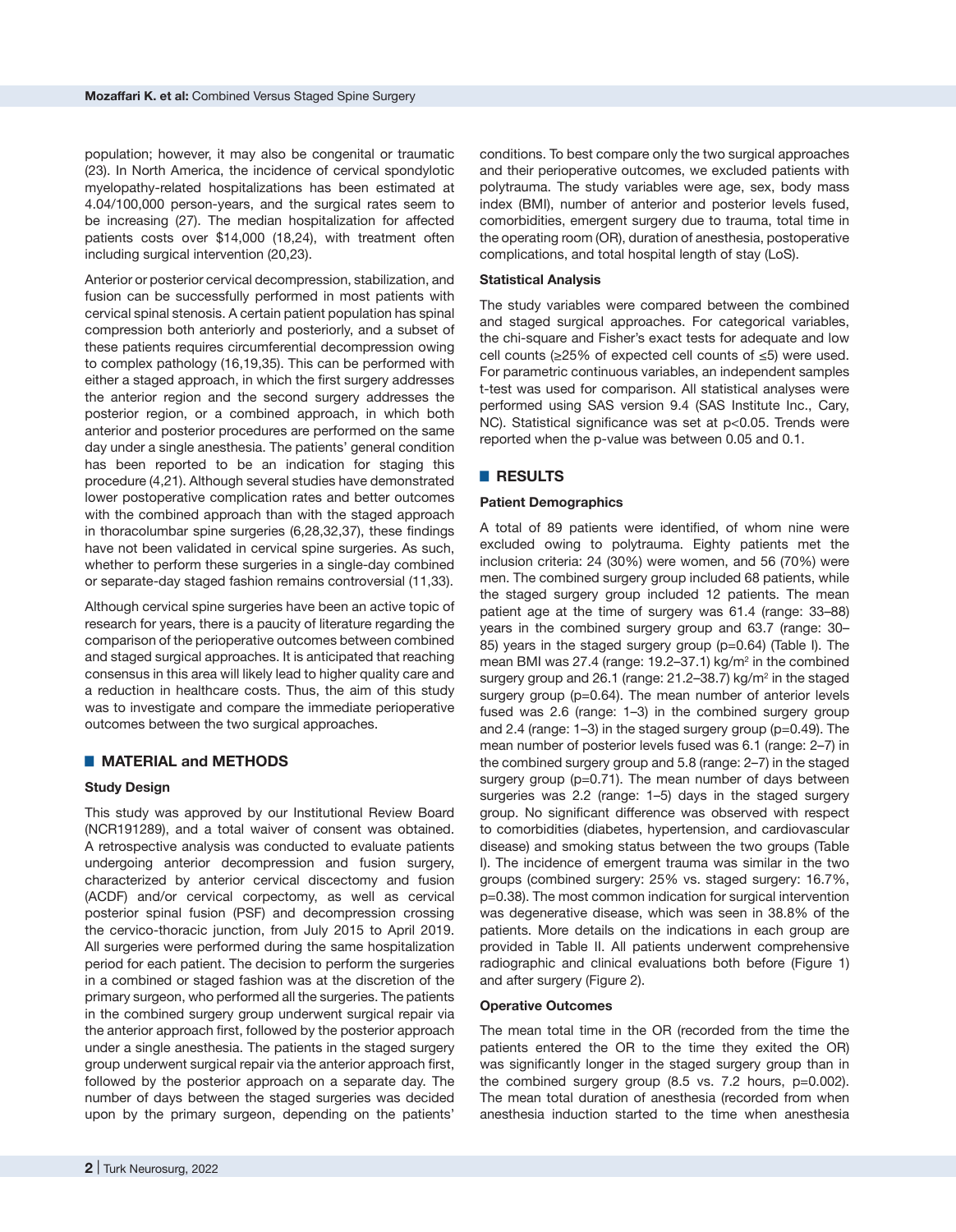**Table I:** Patient Characteristics: Combined Versus Staged Surgery Groups

| <b>Characteristic variable</b>        | <b>Combined</b><br>$(n=68)$                            | <b>Staged</b><br>$(n=12)$   | p-value<br>0.64 |
|---------------------------------------|--------------------------------------------------------|-----------------------------|-----------------|
| Mean age at time of surgery (years)   | 61.4<br>(range 33-88 years)                            | 63.7<br>(range 30-85 years) |                 |
| Sex                                   |                                                        |                             |                 |
| Male<br>Female                        | 48 (70.6)<br>20(29.4)                                  | 8(66.7)<br>4(33.3)          | 0.68            |
| Mean BMI                              | 27.4<br>26.1<br>(range 19.2-37.1)<br>(range 21.2-38.7) |                             | 0.64            |
| Mean number of anterior levels fused  | 2.6<br>2.4<br>$(range 1-3)$<br>$(range 1-3)$           |                             | 0.49            |
| Mean number of posterior levels fused | 6.1<br>$(range 2-7)$                                   | 5.8<br>$(range 2-7)$        | 0.71            |
| <b>Diabetes</b>                       | 14 (20.6)<br>3(25)                                     |                             | 0.84            |
| Hypertension                          | 31(45.6)                                               | 8(66.7)                     | 0.17            |
| Cardiovascular Disease                | 26 (38.2)                                              | 5(41.7)                     | 0.89            |
| Smoker                                | 24 (35.3)                                              | 3(25)                       | 0.27            |
| Emergency surgery                     | 17(25)<br>2(16.7)                                      |                             | 0.38            |

*Notation in parentheses indicate the percentage for sex, diabetes, hypertension, cardiovascular disease, and emergency surgery. BMI: Body mass index.*

# **Table II:** Indications for Surgery in the Two Groups

| 31(38.8)  |
|-----------|
|           |
| 5(6.3)    |
| 13 (16.3) |
| 2(2.5)    |
| 10(12.5)  |
| 19 (23.8) |
|           |

*Notation in parentheses indicate the percentage for degenerative disease, pseudoarthrosis, deformity, infection, malignancy, and trauma.*

**Table III:** Operative Outcomes: Combined Versus Staged Surgery Groups

| <b>Outcome</b>                                  | <b>Combined</b><br>$(n=68)$ | <b>Staged</b><br>$(n=12)$ | p-value  |
|-------------------------------------------------|-----------------------------|---------------------------|----------|
| Mean total OR time <sup>1</sup> (hours)         | 7.2<br>(range 4.3-10.5)     | 8.5<br>(range 4.5-14.3)   | $0.002*$ |
| Mean total anesthesia time <sup>2</sup> (hours) | 6.7<br>(range 3.6-9.8)      | 7.6<br>(range 3.8-13.7)   | $0.006*$ |
| Mean EBL (mL)                                   | 350<br>(range 50-875)       | 525<br>(range 100-1100)   | 0.13     |

*1 Time from when the patients entered the room to the time they exited the room*

*2 Time from when anesthesia induction started to the time when anesthesia administration ended*

*OR: Operating room, EBL: Estimated blood loss, \*statistical significance.*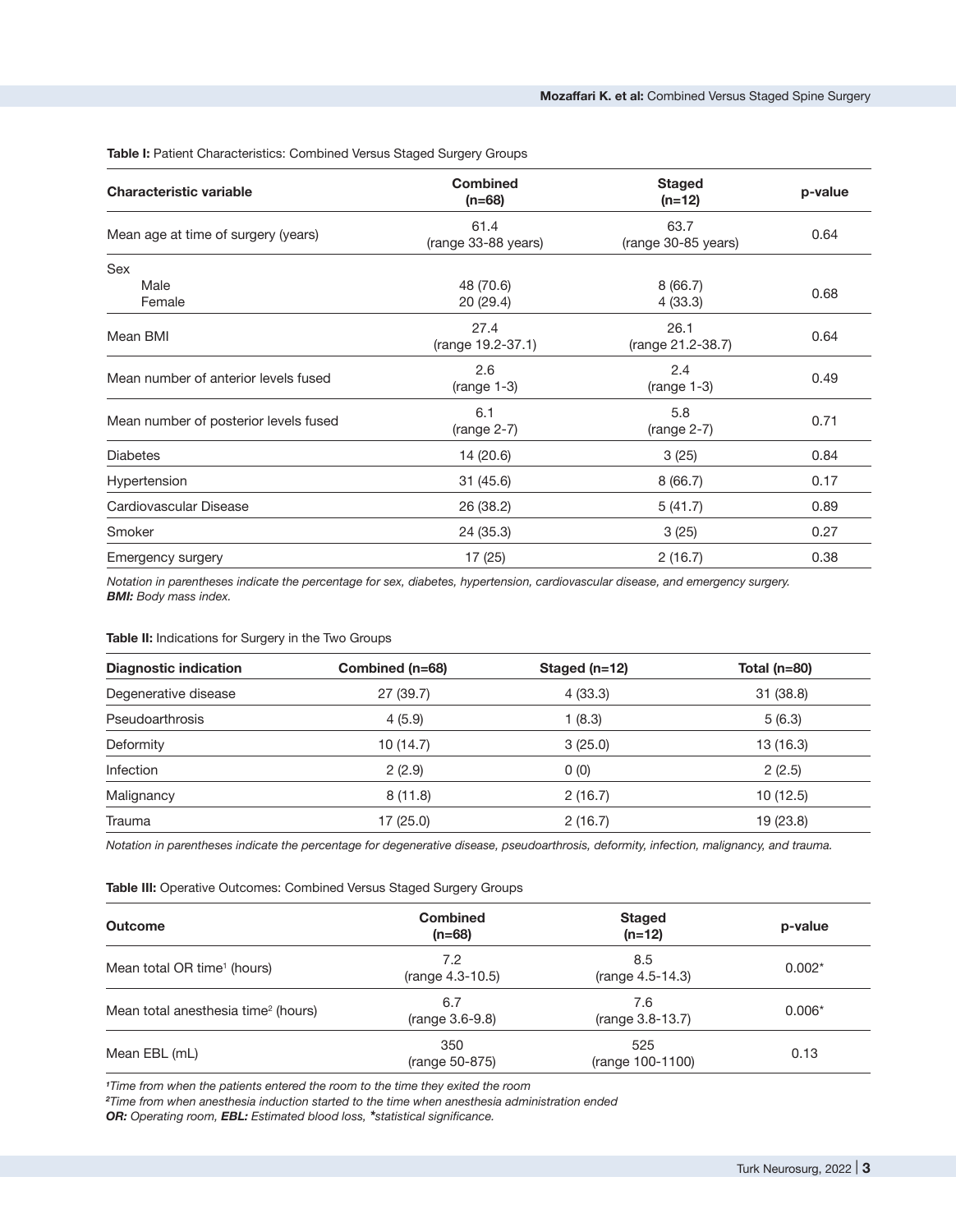

**Figure 1:** Preoperative T2-weighted sagittal magnetic resonance images of a 69-year-old woman demonstrating cervical spinal stenosis.



**Figure 2:** Postoperative anteroposterior and lateral radiographs obtained after single-day combined C3–7 ACDF, C2–T2 PSF, and C3–7 laminectomy. **ACDF:** Anterior cervical discectomy and fusion, **PSF:** Posterior cervical stabilization and fusion.

administration ended) was significantly longer in the staged surgery group than in the combined surgery group (7.6 vs. 6.7 hours, p=0.006). The mean estimated blood loss (EBL) was similar in the two groups (combined surgery: 350 mL vs. staged surgery: 525 mL, p=0.13) (Table III).

#### **Postoperative Complications**

One or more postoperative complications were recorded in 51/80 patients (63.7%). The most common postoperative complication in the entire cohort was dysphagia, which was seen in 44/80 patients (55%), with a similar incidence in the two groups (Table IV). The mean number of anterior levels fused was 2.8 (range: 1–3) in the patients with dysphagia and 2.5 (range: 1–3) in those without dysphagia, with no significant difference observed (p=0.72). The incidence of surgical site infection (SSI) was similar in the two groups (1.5% vs. 8.3%, p=0.33). The incidence of pneumonia was also similar (7.4% vs. 8.3%, p=0.90). There were no significant differences in the incidence of dysphonia and the rate of percutaneous endoscopic gastrostomy tube insertion and reintubation between the groups. However, postoperative delirium was significantly more common in the staged surgery group than in the combined surgery group (50% vs. 13.2%, p=0.005). The mean hospital LoS was 7.5 (range: 2–21) days in the combined surgery group and 15.1 (range: 4–39) days in the staged surgery group (p=0.09).

## █ **DISCUSSION**

The incidence of cervical spinal stenosis and hospitalization costs associated with the disease have been increasing (18,24,27). A subset of patients with cervical spinal stenosis requires circumferential decompression in either a combined or a staged fashion (16,19,35); however, a universally accepted surgical approach is yet to be established. In this study, we compared and analyzed the perioperative outcomes between the two surgical approaches.

In this series, the mean age at the time of surgery for the entire cohort was 62.9 years, with men accounting for 70% of all patients. These findings align with previous reports in the literature, illustrating cervical myelopathy as a common condition in the elderly population (sixth or seventh decade of life), while predominantly affecting men (17,26). In a case series of 219 patients, Hukuda and Kojima noted a significantly smaller spinal canal to anteroposterior diameter of the vertebral body (canal/body ratio) in men than in women, which may explain the male sex prevalence of cervical myelopathy (13).

In our study, we observed significantly longer total time in the OR and duration of general anesthesia in the staged surgery group. Such findings not only contribute to increased healthcare costs but may also compromise the quality of care owing to increased postoperative complications. Phan et al. demonstrated in a large case series of over 3,800 patients that prolonged anesthesia is an independent risk factor for venous thromboembolism and increased hospital LoS (30). Longer duration of anesthesia has also been associated with the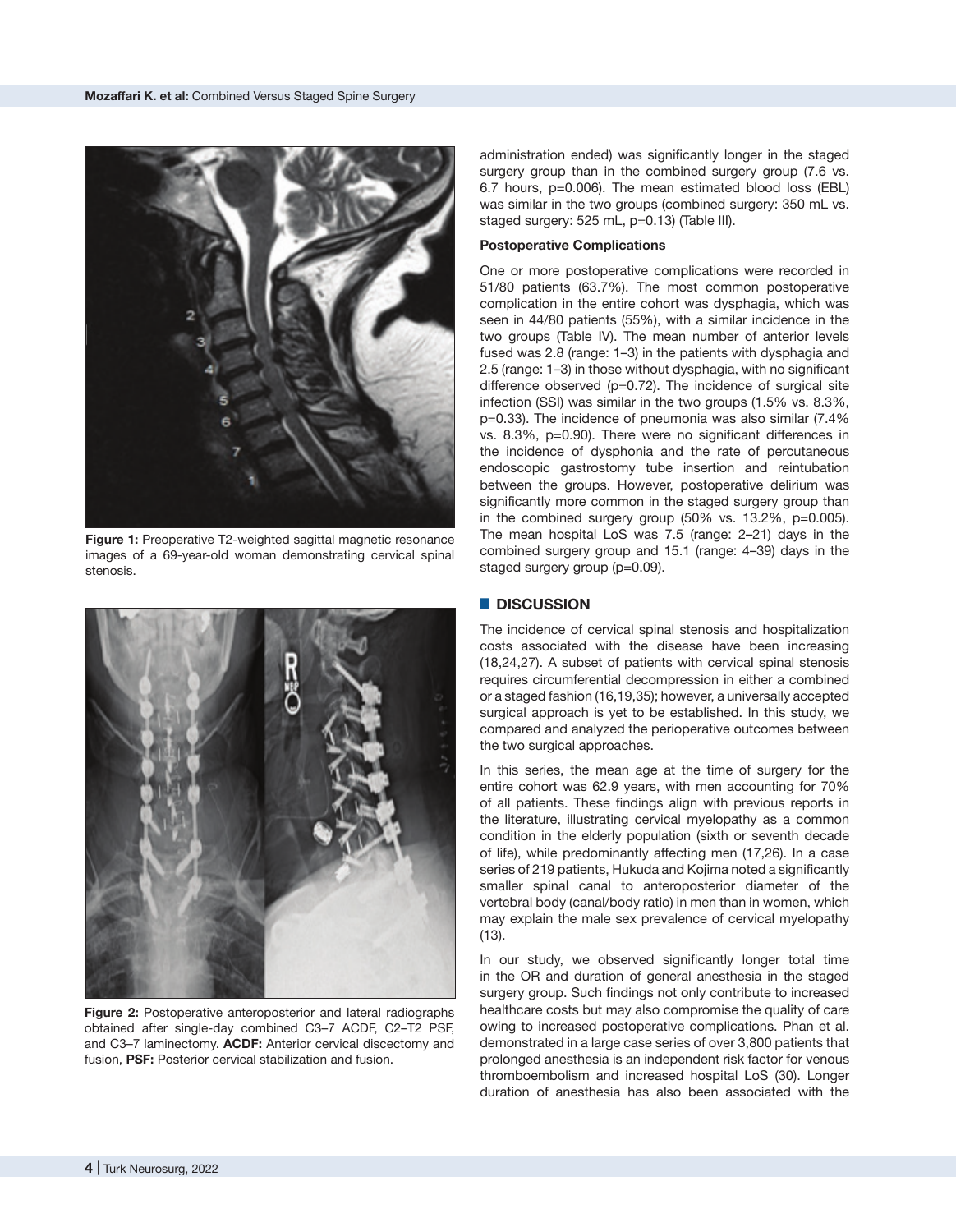| <b>Outcome</b>         | <b>Combined</b><br>$(n=68)$ | <b>Staged</b><br>$(n=12)$ | p-value  |
|------------------------|-----------------------------|---------------------------|----------|
| SSI                    | 1(1.5)                      | 1(8.3)                    | 0.33     |
| Pneumonia              | 5(7.4)                      | 1(8.3)                    | 0.90     |
| Dysphagia              | 36 (52.9)                   | 8(66.7)                   | 0.50     |
| Dysphonia              | 11(16.2)                    | 2(16.7)                   | 0.96     |
| PEG tube               | 7(10.3)                     | 1(8.3)                    | 0.79     |
| Reintubation           | 9(13.2)                     | 2(16.7)                   | 0.67     |
| Postoperative delirium | 9(13.2)                     | 6(50.0)                   | $0.005*$ |

**Table IV:** Postoperative Complications: Combined Versus Staged Surgery Groups

*Notation in parentheses indicate the percentage for SSI, pneumonia, dysphagia, dysphonia, PEG tube insertion, reintubation, and postoperative delirium.*

*SSI: Surgical site infection, PEG: Percutaneous endoscopic gastrostomy, \*statistical significance.*

development of postoperative delirium (31), a complication that was significantly more common in the staged surgery group than in the combined surgery group in this study, and is associated with poorer patient outcomes, particularly in the elderly population (8,14).

Our study is one of the first studies to compare the perioperative complications between combined and staged surgical approaches for managing cervical spinal stenosis. In this series, one or more complications were seen in 63.7% of the patients, consistent with the report of Hart et al., in which postoperative complications were seen in 69% of patients (12). The most common complication reported in our series was dysphagia, similar to other reports in the literature (7,9,33,34,36). Although no significant difference was found between the number of fused anterior cervical levels and the incidence of dysphagia, multiple-level fusion has been previously demonstrated as a risk factor for the development of this complication (2,15). The failure to observe the aforementioned association may be attributed to the small sample size, which limited the statistical power of the study. Postoperative infections are another important complication of spine surgeries (5,29), as Harel et al. noted a significantly higher incidence of postoperative infections in their staged surgery cohort than in their combined surgery cohort (11). In a large retrospective cohort analysis of over 900,000 adults undergoing cervical fusion, Deng et al. identified postoperative infections as one of the costliest complications (5). Consistent with the study by Siemionow et al. (33), our study reported a similar incidence of SSI and pneumonia in the two groups. Meanwhile, Harel et al. reported a significantly higher incidence of postoperative infections in their staged surgery cohort than in their combined surgery cohort (staged surgery: 41.4% vs. combined surgery: 9.4%, p<0.001) (11). Selecting a surgical approach that offers the lowest incidence of infectious complications will be favorable for delivering higher quality care and reducing healthcare costs.

Hospital LoS is an important contributor to healthcare costs (10,18). Although no significant difference in hospital LoS

was found between the two groups, such an association has previously been established (11,33). In a case series of 135 patients, Harel et al. reported a significantly longer LoS in their staged surgery cohort than in their combined surgery cohort (6.8 vs. 9.3 days), although such results were no longer significant in the multivariate analysis (p=0.69) (11). In a case series of 35 patients, Siemionow et al. reported a significantly longer LoS in their staged surgery cohort than in their combined surgery cohort (10 vs. 18 days, p=0.03) (33). Although our results on hospital LoS did not reach statistical significance, there was an objective trend toward an increased LoS in the staged surgery group (combined surgery: 7.5 days vs. staged surgery: 15.1 days, p=0.09). Our analysis, along with previous studies (11,33), highlights increased hospital LoS and associated costs with the staged surgical approach, without providing alternative benefits.

Our study was a retrospective chart review, which has innate limitations. In the single-center evaluation, only 80 patients were included. A non-random assignment of patients to each surgical group was performed at the discretion of the primary surgeon. In addition, there was a disproportionately higher number of patients in the combined surgery group than in the staged surgery group (68 vs. 12 patients), thus limiting the statistical power of the study. Although a significant relationship was not found between the staged surgical approach and other parameters of interest (EBL and hospital LoS), this may be attributed to the small sample size, as this relationship has been previously demonstrated in the literature (11, 33). While our patient demographics seem to be similar as shown in Table I, we did not control for other comorbidities, which have been shown to be correlated with an increased risk of complications (3). Lastly, this study focused on the immediate perioperative outcomes, and otherwise valuable data regarding long-term outcomes were beyond the scope of this study.

## █ **CONCLUSION**

The perioperative analysis demonstrated that the patients who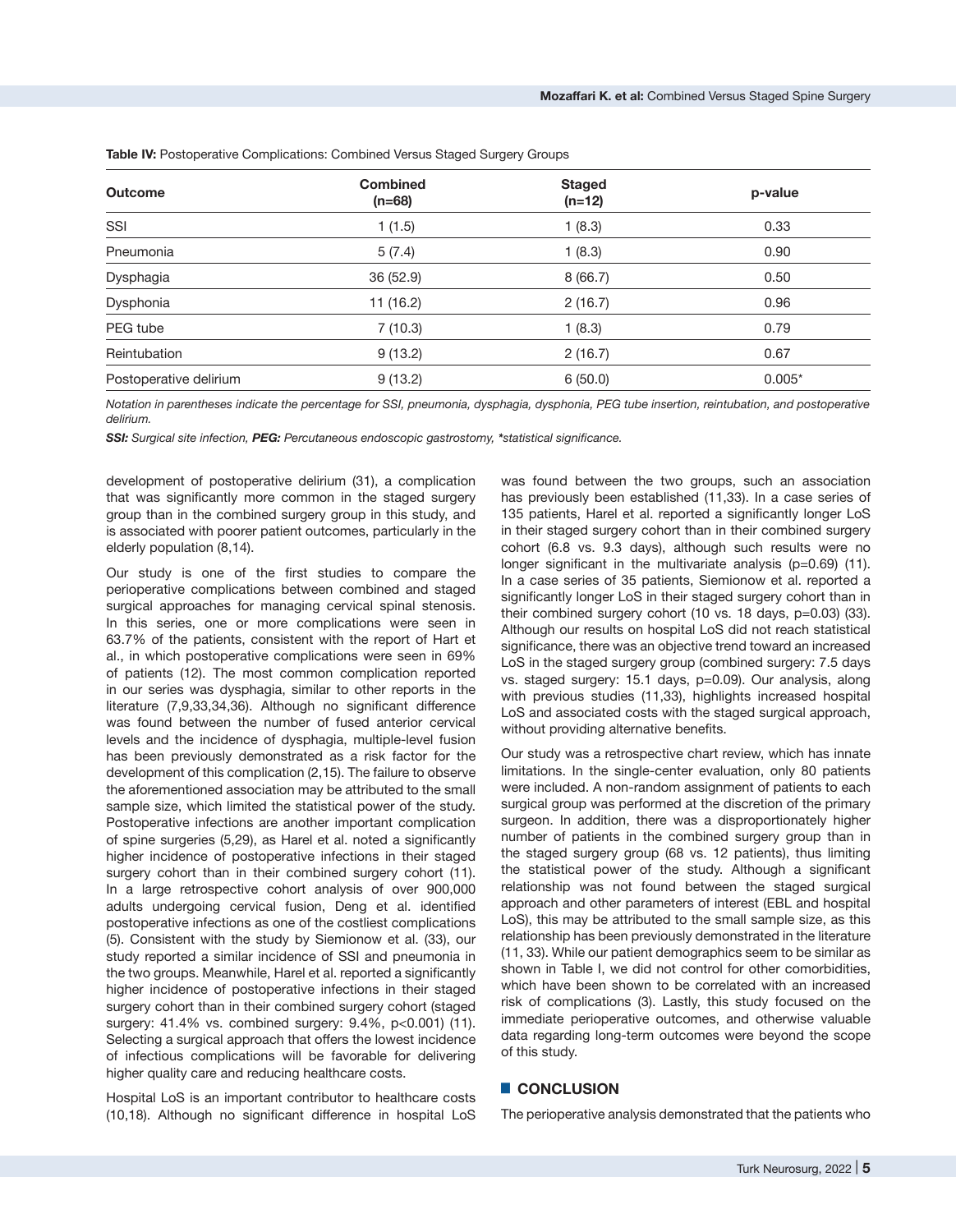underwent surgery via the staged approach for ACDF followed by PSF had significantly longer total time in the OR, longer total duration of general anesthesia, and higher incidence of postoperative delirium. The current healthcare system aims to reduce excess costs while providing quality care to patients. Based on our findings, staged procedures not only yield a higher incidence of postoperative complications but may also increase hospitalization costs, as they require a longer time in the OR. Such findings call for further studies to evaluate the two approaches, with a specific focus on perioperative complications. Ultimately, our findings add unique insight into the growing body of literature aimed at optimizing outcomes in patients undergoing cervical spine surgery.

# █ **AUTHORSHIP CONTRIBUTION**

**Study conception and design:** KM, EC, NDA, MKR

**Data collection:** KM, EC, MAS, NDA

**Analysis and interpretation of results:** KM, HP, ADS, MKR

**Draft manuscript preparation:** KM, EC, NDA, MAS, ADS

**Critical revision of the article:** HP, MKR

**Other (study supervision, fundings, materials, etc...):** NDA All authors (KM, EC, MAS, HP, ADS, NDA, MKR) reviewed the results and approved the final version of the manuscript.

## █ **REFERENCES**

- 1. Andresen AK, Ernst C, Andersen MØ: Lumbar spinal stenosis. Ugeskr Laeger 178(41):V04160245, 2016
- 2. Bazaz R, Lee MJ, Yoo JU: Incidence of dysphagia after anterior cervical spine surgery: A prospective study. Spine 27(22):2453-2458, 2002
- 3. Campbell PG, Yadla S, Nasser R, Malone J, Maltenfort MG, Ratliff JK: Patient comorbidity score predicting the incidence of perioperative complications: Assessing the impact of comorbidities on complications in spine surgery. J Neurosurg Spine 16(1):37-43, 2012
- 4. Çolak A, Kutlay M, Kıbıcı K, Demircan MN, Akın ON: Twostaged operation on C2 neoplastic lesions: Anterior excision and posterior stabilization. Neurosurg Rev 27(3):189-193, 2004
- 5. Deng H, Yue JK, Ordaz A, Rivera EJ, Suen CG, Sing DC: Cervical fusion for degenerative disease: A comprehensive cost analysis of hospital complications in the United States from 2002 to 2014. J Craniovertebral Junction Spine 9(3):140- 147, 2018
- 6. Dick J, Boachie-Adjei O, Wilson M: One-stage versus twostage anterior and posterior spinal reconstruction in adults. Comparison of outcomes including nutritional status, complications rates, hospital costs, and other factors. Spine 17(8 Suppl):S310-316,1992
- 7. Fehlings MG, Smith JS, Kopjar B, Arnold PM, Yoon ST, Vaccaro AR, Brodke DS, Janssen ME, Chapman JR, Sasso RC, Woodard EJ, Banco RJ, Massicotte EM, Dekutoski MB, Gokaslan ZL, Bono CM, Shaffrey CI: Perioperative and delayed complications associated with the surgical treatment of cervical spondylotic myelopathy based on 302 patients from the AOSpine North America Cervical Spondylotic Myelopathy Study. J Neurosurg Spine 16(5):425-432, 2012
- 8. Fineberg SJ, Nandyala SV, Marquez-Lara A, Oglesby M, Patel AA, Singh K: Incidence and risk factors for postoperative delirium after lumbar spine surgery. Spine 38(20):1790-1796, 2013
- 9. Fountas KN, Kapsalaki EZ, Nikolakakos LG, Smisson HF, Johnston KW, Grigorian AA, Lee GP, Robinson Jr JS: Anterior cervical discectomy and fusion associated complications. Spine 32(21):2310-2317, 2007
- 10. Guan J, Karsy M, Schmidt MH, Dailey AT, Bisson EF: Multivariable analysis of factors affecting length of stay and hospital charges after single-level corpectomy. J Clin Neurosci 44:279-283, 2017
- 11. Harel R, Hwang R, Fakhar M, Steinmetz MP, Novak E, Wang JC, Mroz TE: Circumferential cervical surgery: To stage or not to stage? J Spinal Disord Tech 26(4):183-188, 2013
- 12. Hart RA, Tatsumi RL, Hiratzka JR, Yoo JU: Perioperative complications of combined anterior and posterior cervical decompression and fusion crossing the cervico-thoracic junction. Spine 33(26):2887-2891, 2008
- 13. Hukuda S, Kojima Y: Sex discrepancy in the canal/body ratio of the cervical spine implicating the prevalence of cervical myelopathy in men. Spine 27(3):250-253, 2002
- 14. Inouye SK, Rushing JT, Foreman MD, Palmer RM, Pompei P: Does delirium contribute to poor hospital outcomes? A threesite epidemiologic study. J Gen Intern Med 13(4):234-242, 1998
- 15. Kalb S, Reis MT, Cowperthwaite MC, Fox DJ, Lefevre R, Theodore N, Papadopoulos SM, Sonntag VKH: Dysphagia after anterior cervical spine surgery: Incidence and risk factors. World Neurosurg 77(1):183-187, 2012
- 16. Kim PK, Alexander JT: Indications for circumferential surgery for cervical spondylotic myelopathy. Spine J 6 Supplement 6:S299-307, 2006
- 17. Kokubun S, Sato T, Ishii Y, Tanaka Y: Cervical myelopathy in the Japanese. Clin Orthop Relat Res 323:129-138, 1996
- 18. Liu CY, Zygourakis CC, Yoon S, Kliot T, Moriates C, Ratliff J, Dudley RA, Gonzales R, Mummaneni PV, Ames CP: Trends in utilization and cost of cervical spine surgery using the national inpatient sample database, 2001 to 2013. Spine 42(15):E906- 913, 2017
- 19. McAfee P, Bohlman H: One-stage anterior cervical decompression and posterior stabilization with circumferential arthrodesis. A study of twenty-four patients who had a traumatic or a neoplastic lesion. J Bone Jt Surg 71(1):78-88, 1989
- 20. McCormick WE, Steinmetz MP, Benzel EC: Cervical spondylotic myelopathy: Make the difficult diagnosis, then refer for surgery. Cleve Clin J Med 70(10):899-904, 2003